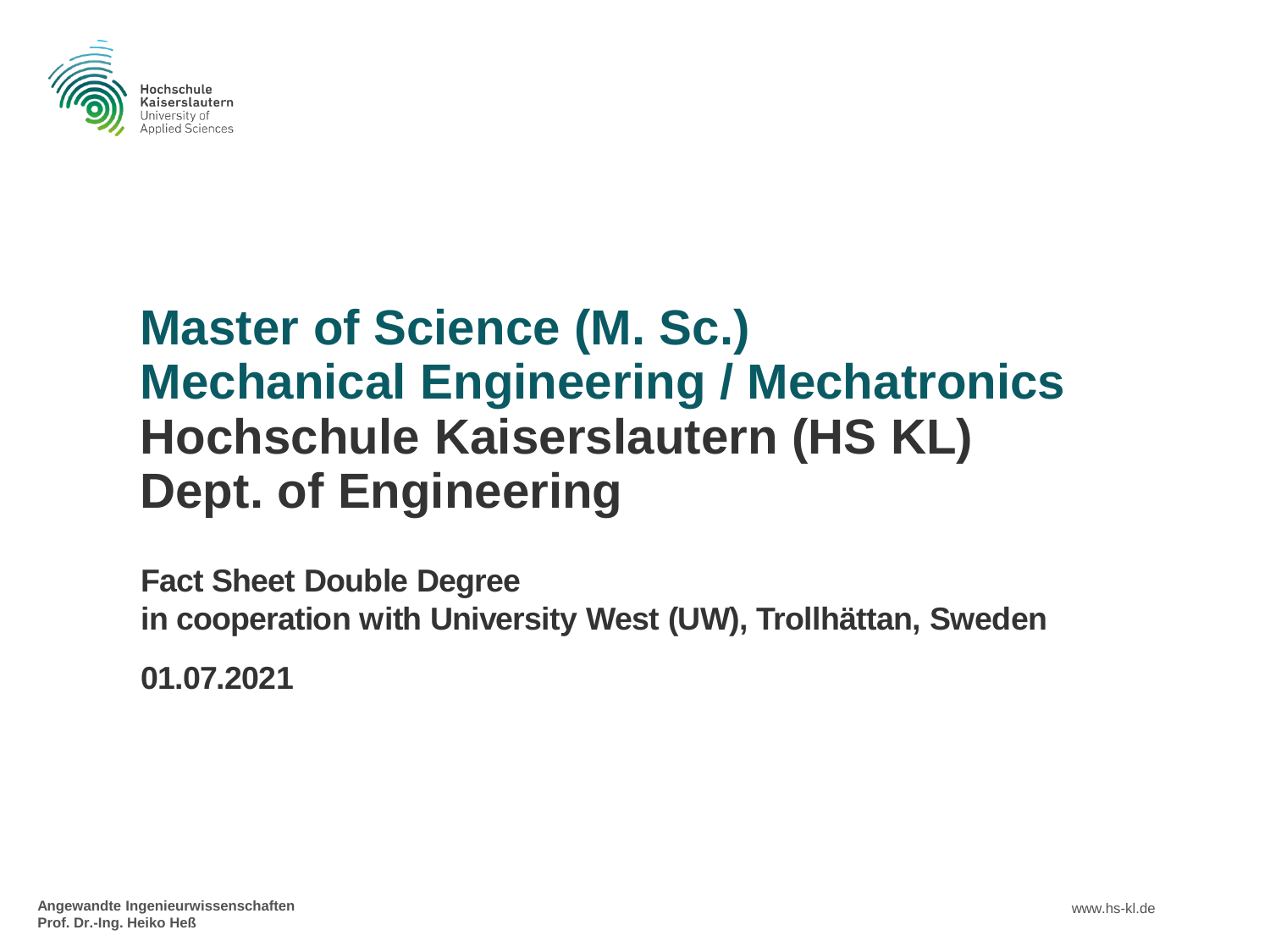

# **Curriculum for Outgoings 60 ECTS Master Programme (M. Sc. in Mechanical Engineering) at University West**

#### **start: autumn or spring**

**elective module 1**

**elective module 2**

**elective module 3**

**1. semester 2. semester 3. semester**

**Mobility Module 30 ECTS at University West (UW)**

**Master's thesis and colloquium**

**HS KL & UW 2 supervisors:**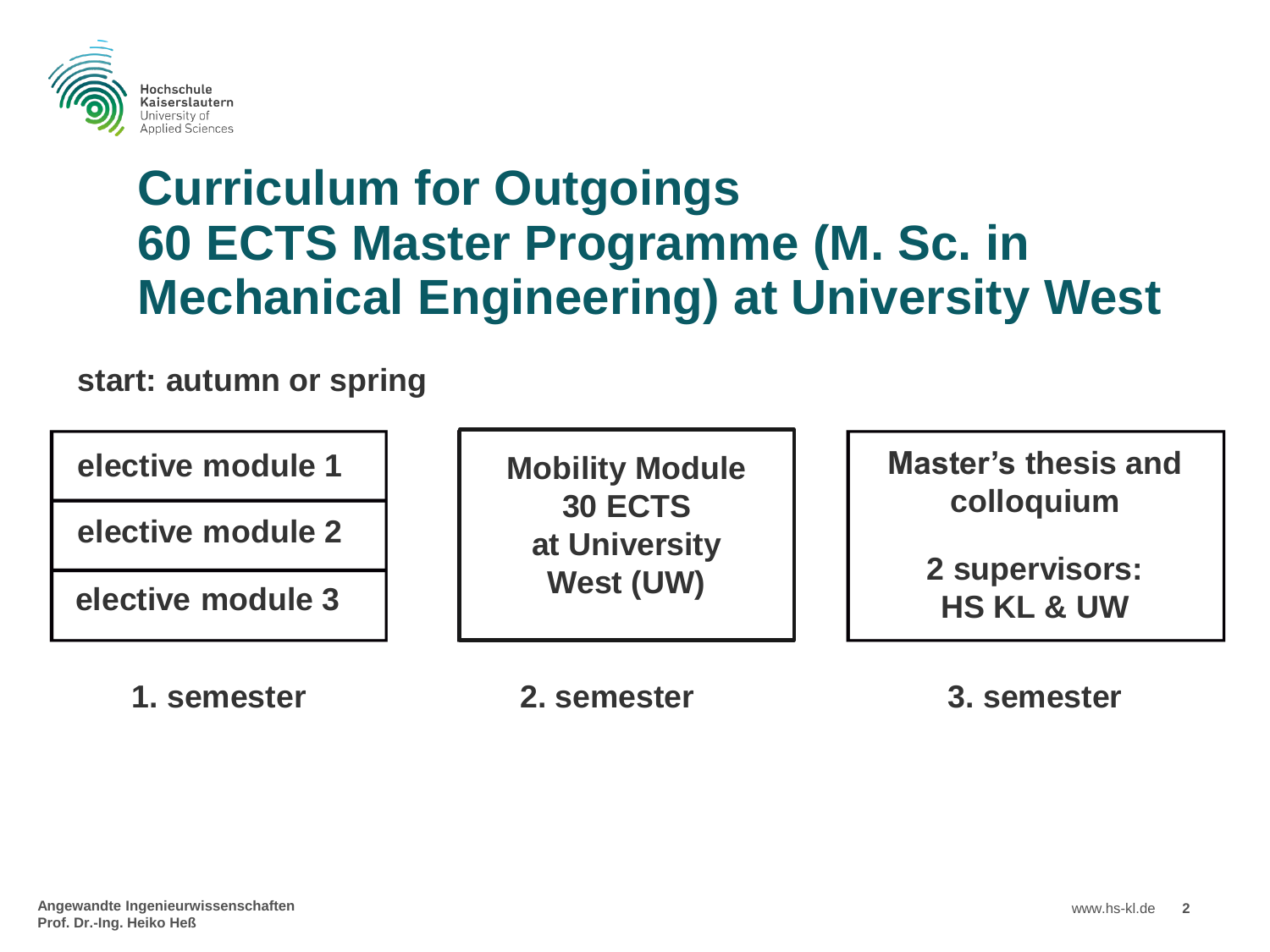

# **Curriculum for Outgoings 120 ECTS Master Programme (M. Sc. in Mechanical Engineering) at University West**

#### **start: autumn or spring**

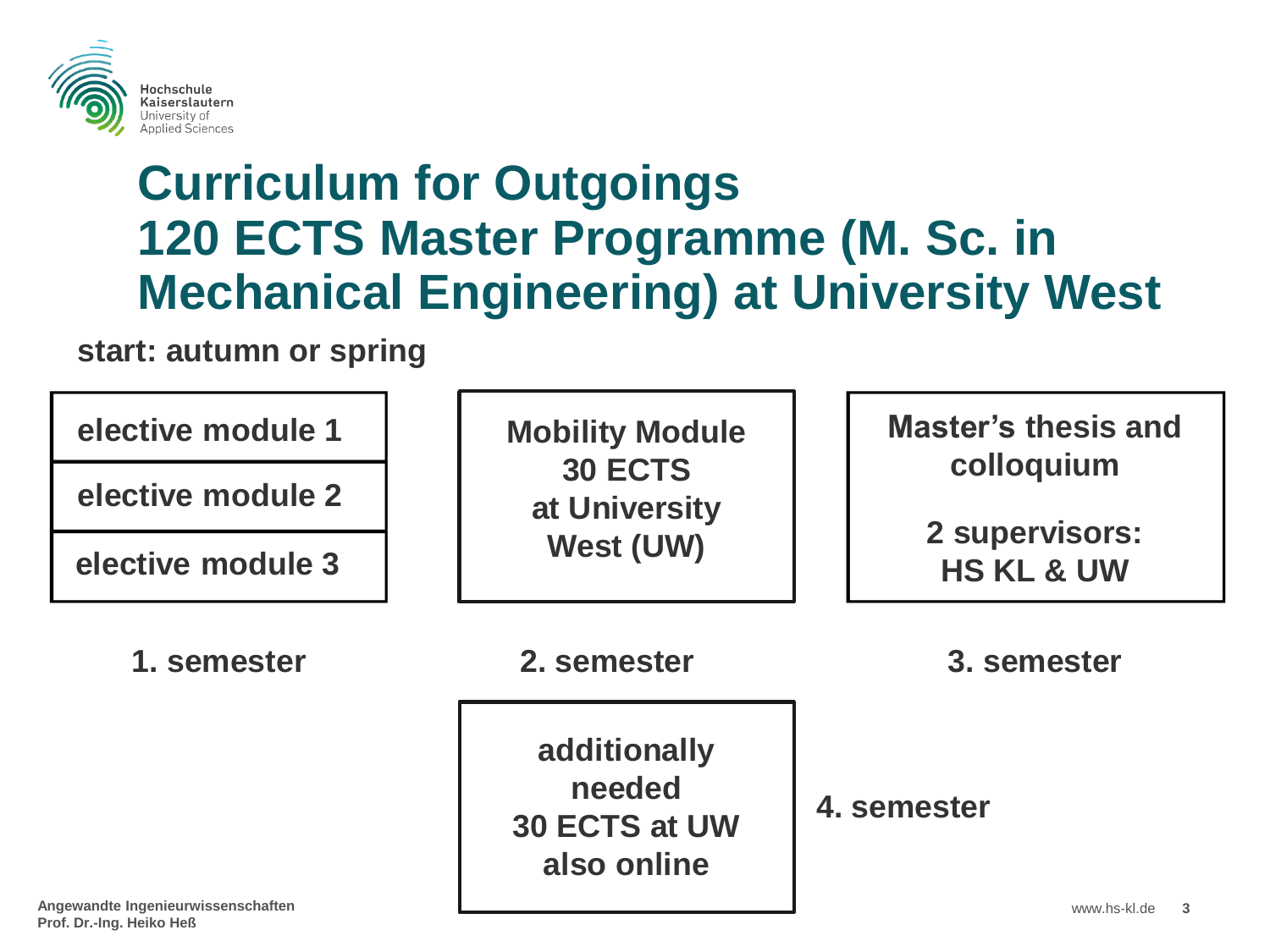

### **Manufacturing Engineering / Metal Additive Manufacturing**

- Advanced Materials Science (6 ECTS)
- Additive Manufacturing Processes (7.5 ECTS)
- Surface Engineering (7.5 ECTS)
- Phase Transformation (6 ECTS)
- Machining (6 ECTS)
- Academic Writing (3 ECTS)
- Operations Management (7.5 ECTS)
- Statistical Process Control and DoE (7.5 ECTS)
- Process Simulation & Modelling in Welding and AM (7.5 ECTS)
- Robot Systems (7.5 ECTS)
- Hybrid Manufacturing (3 ECTS)
- Computer Aided Manufacturing (3 ECTS)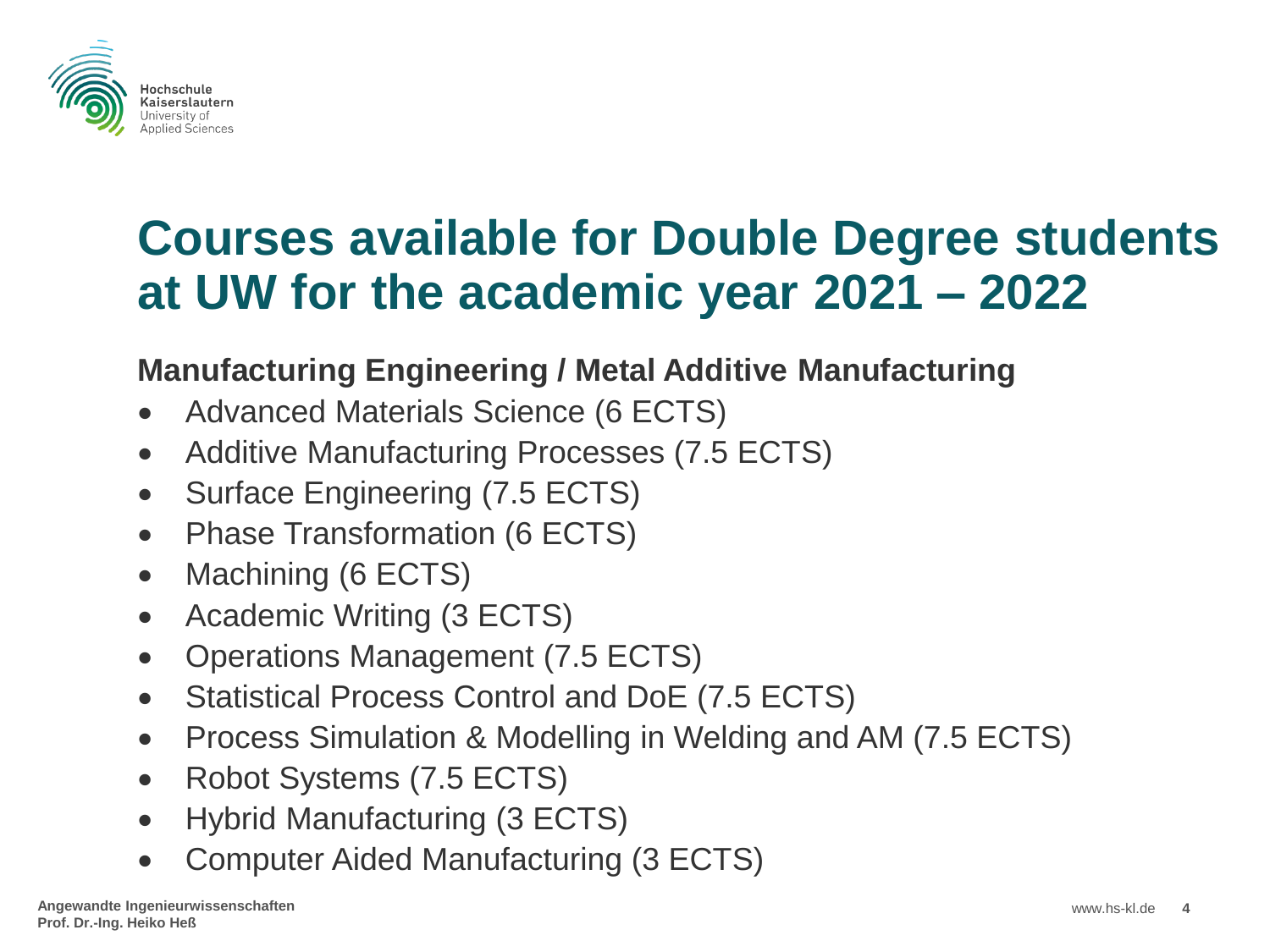

### **Manufacturing Engineering / Metal Additive Manufacturing**

- Post Processing in AM (6 ECTS)
- Fatigue and Fracture Mechanics (6 ECTS)
- Thermal Spraying (6 ECTS)
- Welding processes (6 ECTS)
- Non-destructive Evaluation (4 ECTS)
- Materials Characterisation and Testing (3.5 ECTS)
- Welding Metallurgy (7.5 ECTS)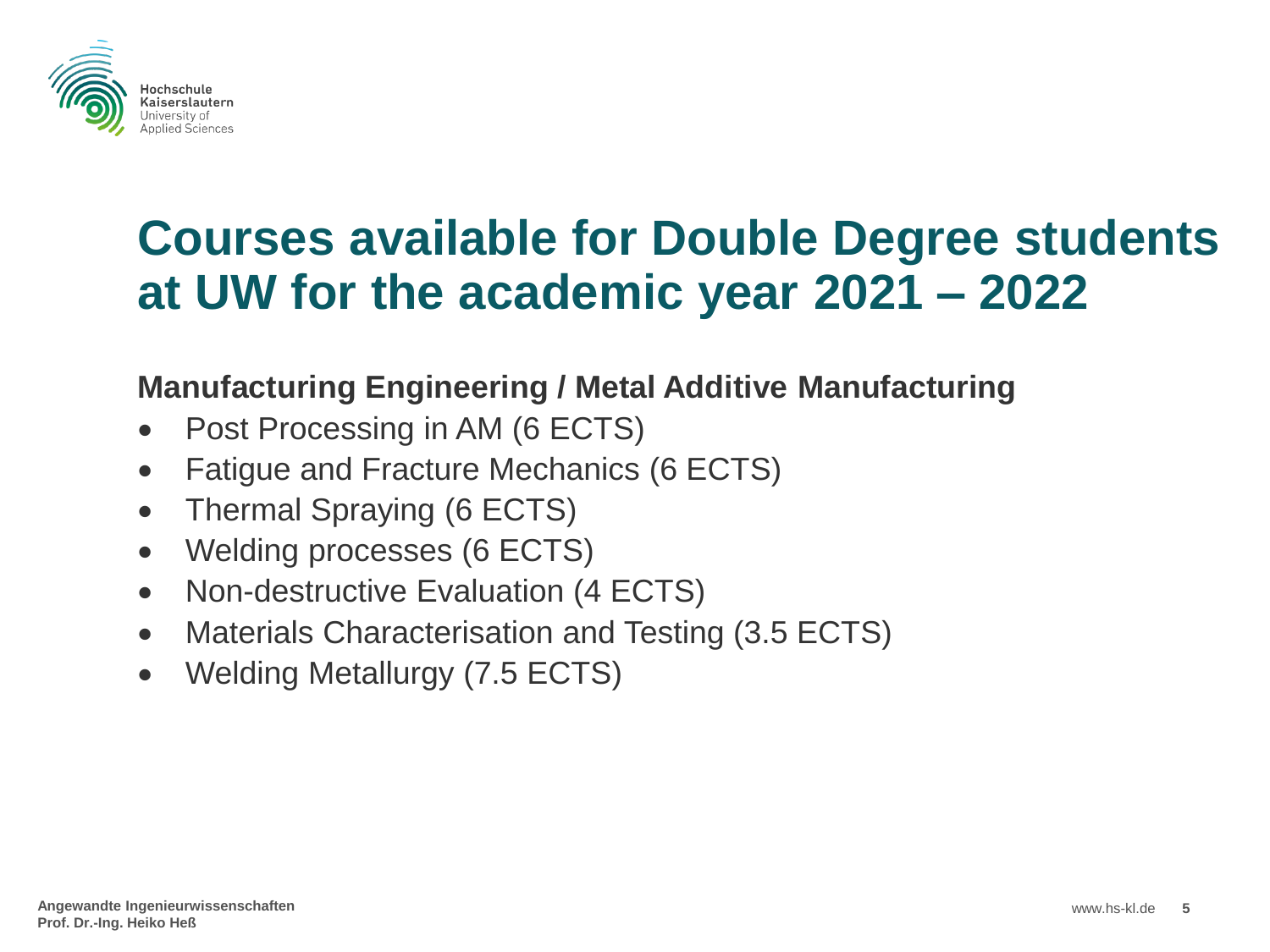

### **Robotics and Automation**

- Robot Certificate (1.5 ECTS)
- Robot Modelling (6 ECTS)
- Digital Factories (6 ECTS)
- Manufacturing process optimisation (5 ECTS)
- Robot Simulation (6 ECTS)
- Robot Systems (6 ECTS)
- Scientific Methods in Robotics and Automation (3 ECTS)
- Automation Systems (6 ECTS)
- Automation and Robotics Research (6 ECTS)
- Simulation of Automated Production (3 ECTS)
- Dynamics and Motion Planning (6 ECTS)
- Smart Sensing (6 ECTS)
- Machine Vision (3 ECTS)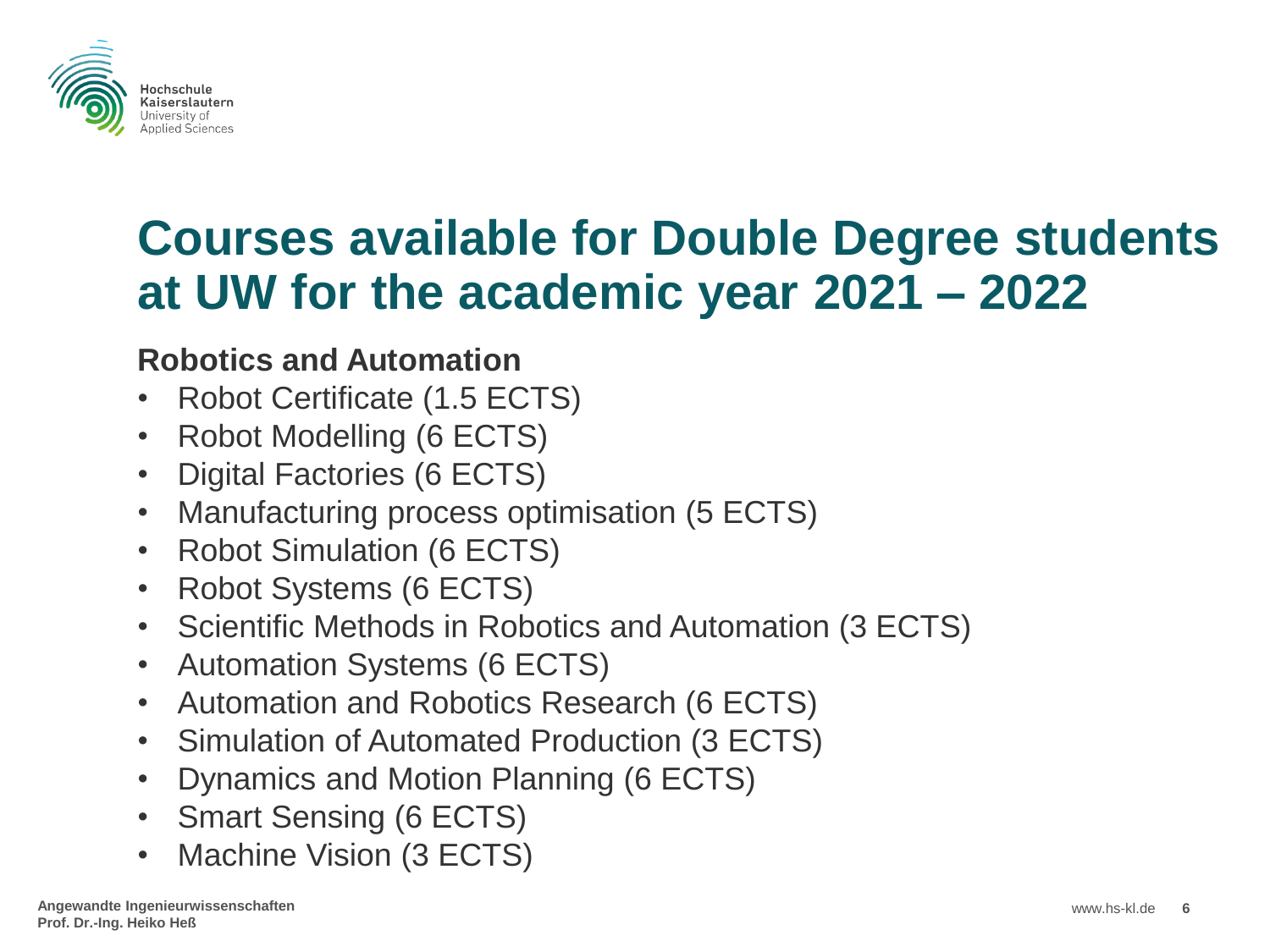

#### **Project courses**

• Industrial Placement (15 ECTS)